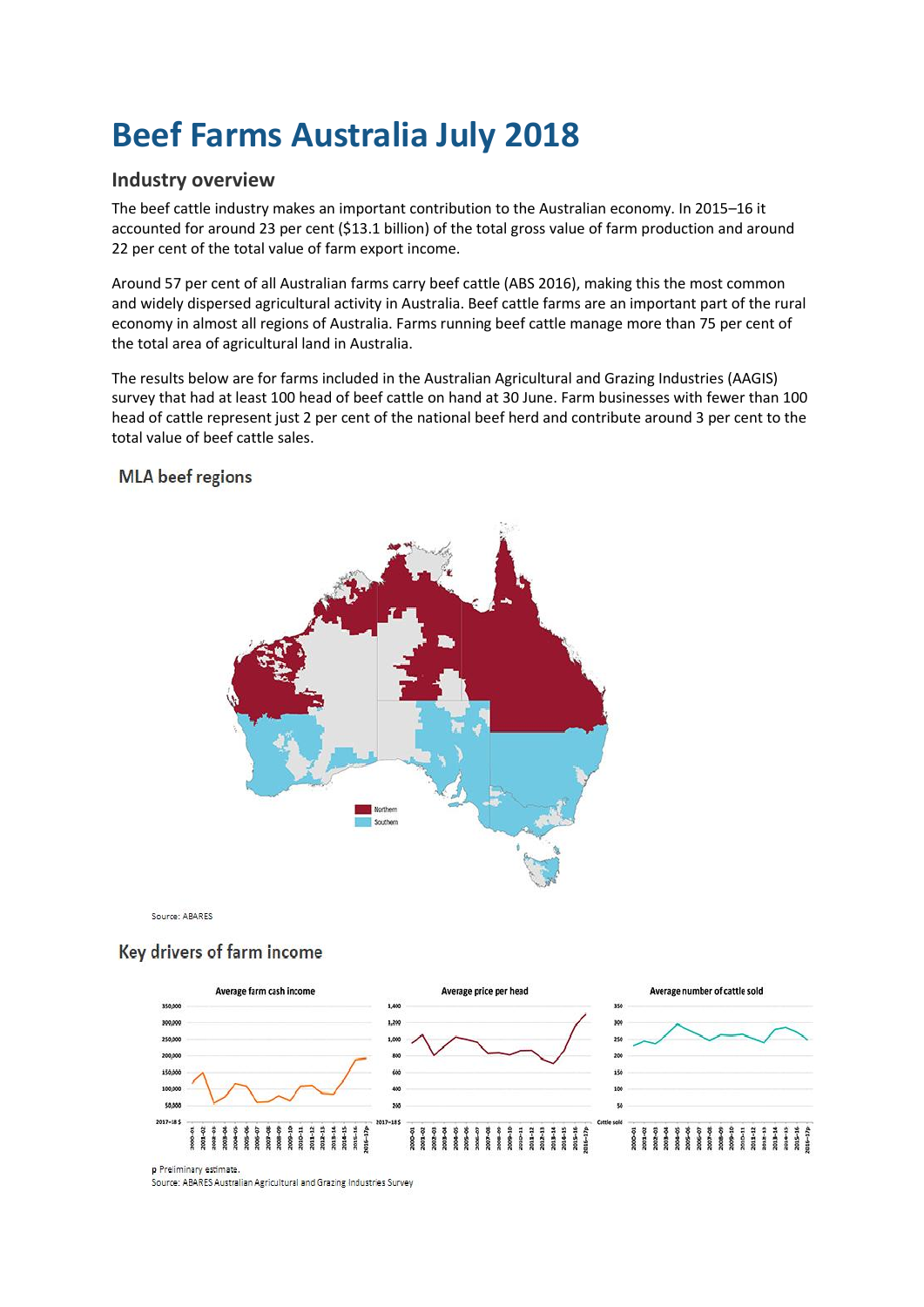# **Farm financial performance**

- In 2016–17 and 2017–18 farm cash incomes of Australian beef-producing farms are estimated to be the highest in over 20 years in real terms.
- Higher beef cattle prices in 2016–17 contributed to strong increases in cash receipts of Australian beef-producing farms.
- Poor seasonal conditions in 2017–18 are expected to result in an increase in turn-off of cattle for slaughter but total cash receipts are projected to decrease as a result of lower beef cattle prices.

# **Farm debt and equity**

- Average farm debt of Australian beef farms increased by around 13 per cent to \$562,800 in 2016–17 (in real terms). Average farm debt for beef farms is projected to increase slightly in 2017–18.
- The average equity ratio of beef farms has remained steady at around 90 per cent from 2000–01 to 2016–17.

# **Debt and equity, by region**

Debt and equity of beef farms varied significantly by region and scale of cattle production. Beef farms in the Northern region had higher average debt and lower farm equity ratios than those in the Southern region, mainly because the Northern region had a higher proportion of large farms. In 2016–17 around 21 per cent of beef farms in the Northern region had more than 1,600 head of cattle, compared with around 3 per cent in the Southern region. Despite differences in average debt per farm, between 2000– 01 and 2017–18 trends in farm debt were similar in both regions.

Between 2000–01 and 2016–17 the average equity ratio of beef farms in the Northern region was around 89 per cent and 90 per cent in the Southern region.



Figure 12 Main purpose of farm debt, beef farms, Australia, 2014-15 to 2016-17 average proportion per farm

Source: ABARES Australian Agricultural and Grazing Industries Survey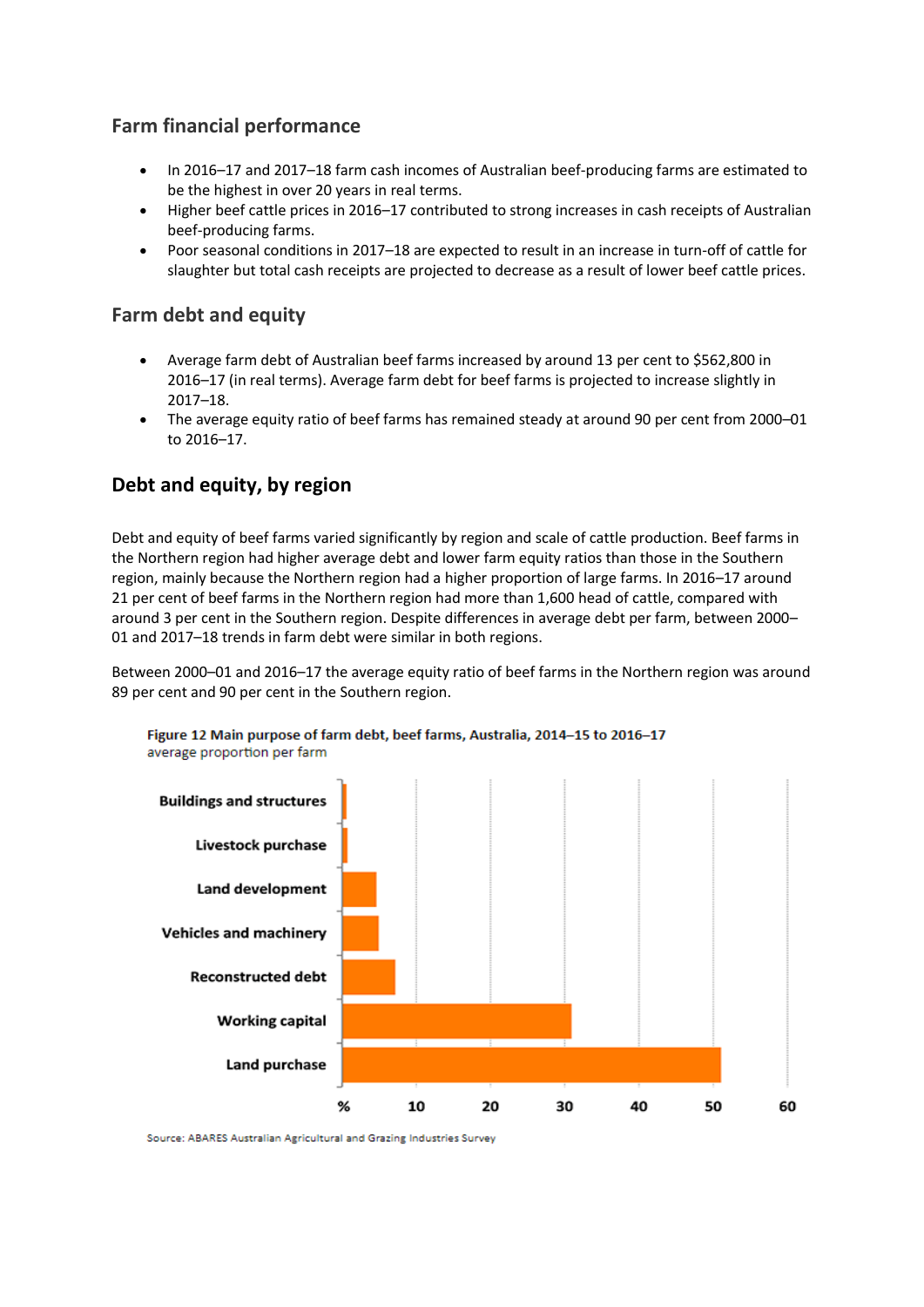#### **New farm investment**

Most farmers make new investments each year to add to the existing capital stock or to replace capital items that have reached the end of their useful life. Farm investments are usually made with longer-term outcomes in mind and based on expected returns over the life of the investment.

On average, 52 per cent of beef farms each year made additions to their total capital over the 10 years to 2016–17 [\(Figure 19\)](http://www.agriculture.gov.au/abares/research-topics/surveys/beef#fig-19). The average amount invested each year by those making capital additions fluctuated around an average of \$176,000, broadly in line with movements in farm cash incomes.

In 2016–17 an estimated 59 per cent of beef farms made capital additions at an average of \$210,000 per farm.



Figure 19 Total capital additions, beef farms, Australia, 2000-01 to 2016-17 proportion of farms and average per farm

Note: Total capital additions is the average of those farms making capital additions. Source: ABARES Australian Agricultural and Grazing Industries Survey

### **Capital and investment by farm size**

Beef farms in all size groups became more capital intensive between 2000–01 and 2016–17. The average amount of labour used per farm declined over the period, which resulted in an increase in the proportion of non-land capital used per unit of labour.

Small beef farms (100–400 head) owned the largest proportion of national beef farm capital in 2016–17 (34 per cent) and made up 60 per cent of beef farms. From 2000–01 to 2016–17 the aggregate value of small beef farms rose by around 33 per cent despite a 30 per cent decline in the number of small beef farms.



p The value of all inventories including stocks of wool and grains held on farm at 30 June .<br>Source: ABARES Australian Agricultural and Grazing Industries Survey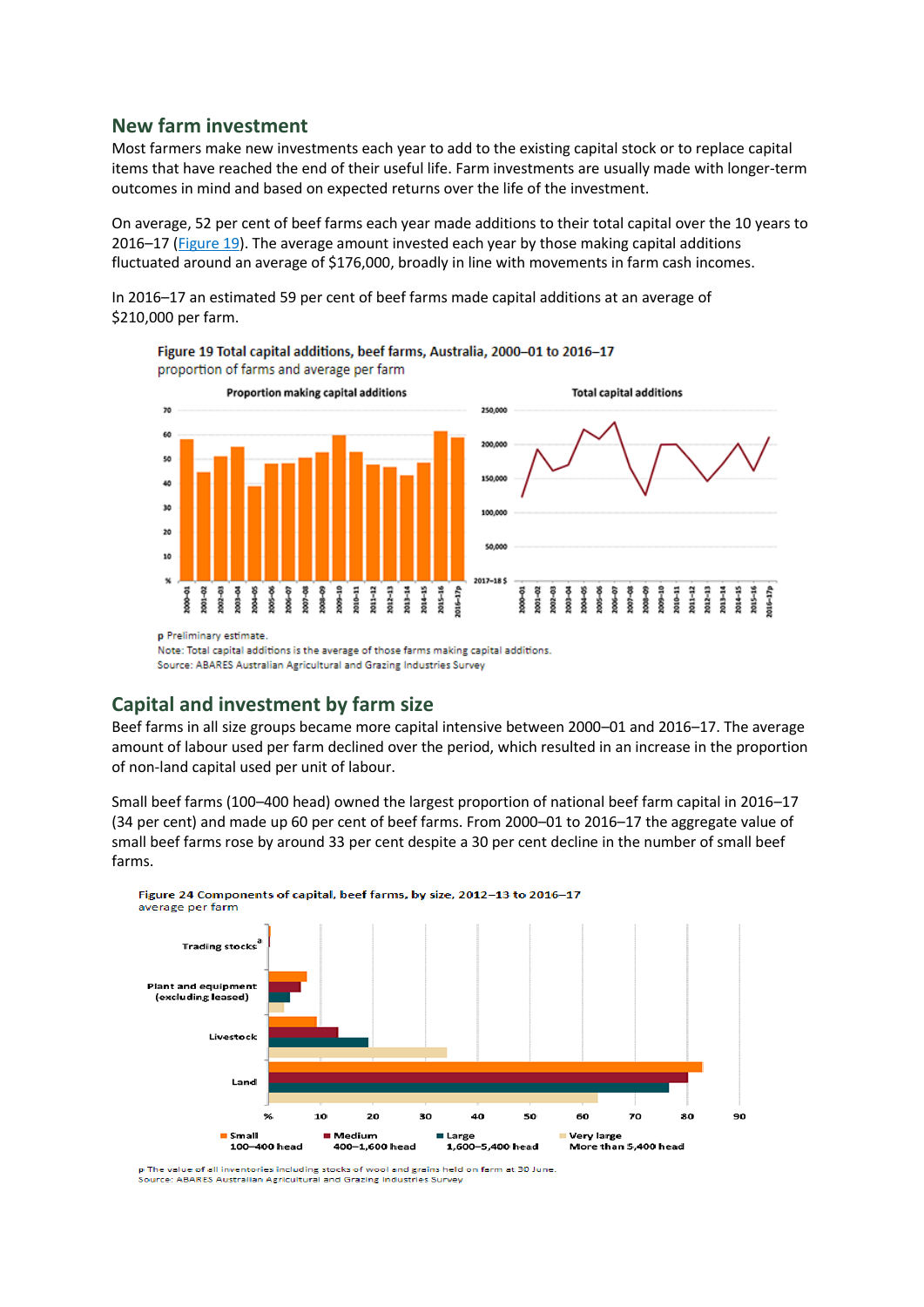Medium beef farms (400–1,600 head) owned about 33 per cent of Australian beef farm capital stock in 2016–17 and made up 30 per cent of the number of beef farms. The aggregate value of capital of medium-sized beef farms rose around 55 per cent between 2000–01 and 2016–17, despite the number of farms decreasing by about 19 per cent.

The aggregate value of capital of large beef farms (1,600–5,400 head) represented 21 per cent of Australian beef farm capital in 2016–17 and these farms made up 8 per cent of Australian beef farms. The aggregate value of capital rose by about 127 per cent from 2000–01 to 2016–17, and the number of farms increased by 12 per cent.

Very large beef farms (more than 5,400 head) owned around 11 per cent of Australian beef farm capital in 2016–17 and made up 2 per cent of the total number of beef farms. The aggregate value of very large beef farm capital rose by 108 per cent from 2000–01 to 2016–17, although the number of farms fell by around 4 per cent.

Very large beef farms are generally pastorally focused and have a greater quantity of less fertile land with a lower average value per hectare than other size groups. Combined with the greater number of cattle on hand, this results in very large farms having a significantly lower proportion of total capital held in land and a greater proportion embodied in the cattle stock [\(Figure 24\)](http://www.agriculture.gov.au/abares/research-topics/surveys/beef#fig-24).

# **Cost of production**

- Over the three years to 2016–17 the total on-farm cost of beef production averaged 199 cents per kilogram live weight in northern Australia and 212 cents in southern Australia.
- There is estimated to have been a small decrease in the cost of beef production in both northern Australia and southern Australia between 2015–16 and 2016–17.
- Higher beef cattle prices in 2015–16 resulted in a large increase in operating margins. An additional small increase in operating margin was recorded in 2016–17 in both northern and southern Australia mainly as a result of further increase in prices received for beef cattle.
- Total on-farm production costs per kilogram declined in both southern and northern Australia as herd size increased.
- Small beef farms (with less than 400 beef cattle) generally covered their cash operating costs. However, most did not cover the value of unpaid owner–manager, partner and family labour and only part of the depreciation cost, over the three years to 2016–17.

#### Box 1 Calculation of the per kilogram live weight cost of beef production

The Australian Agricultural and Grazing Industries Survey of Australian broadacre farms collects detailed financial, physical and production data. ABARES included additional questions in 2007-08, 2008-09 and 2012-13 to 2016-17 surveys so it could calculate the per kilogram live weight cost of beef cattle and sheep production. These additional questions covered the live weight of cattle, calves, sheep and lambs sold or transferred offfarm and the proportion of key variable costs attributable to beef, sheep and cropping enterprises on mixed enterprise farms. Key variable costs included crop and pasture chemicals, fertiliser, fodder, fuel, repairs and maintenance, contracts paid, veterinary and livestock materials, and hired and family labour.

Fixed (overhead) costs such as accountancy, telephone, insurance and capital depreciation were attributed to enterprises on the basis of their share of total farm cash receipts.

ABARES calculated total live weight of beef production as the total live weight sold and transferred off-farm, adjusting for changes in total live weight of the herd at the beginning and end of each financial year. Total live weight of the herd at the beginning and end of each financial year was calculated by applying average live weights to the categories of cattle on hand (calves, heifers, cows, bulls and steers) at the beginning and end of each financial year.

Per kilogram live weight costs of production were calculated by dividing the beef enterprise share of costs by the total live weight of beef produced.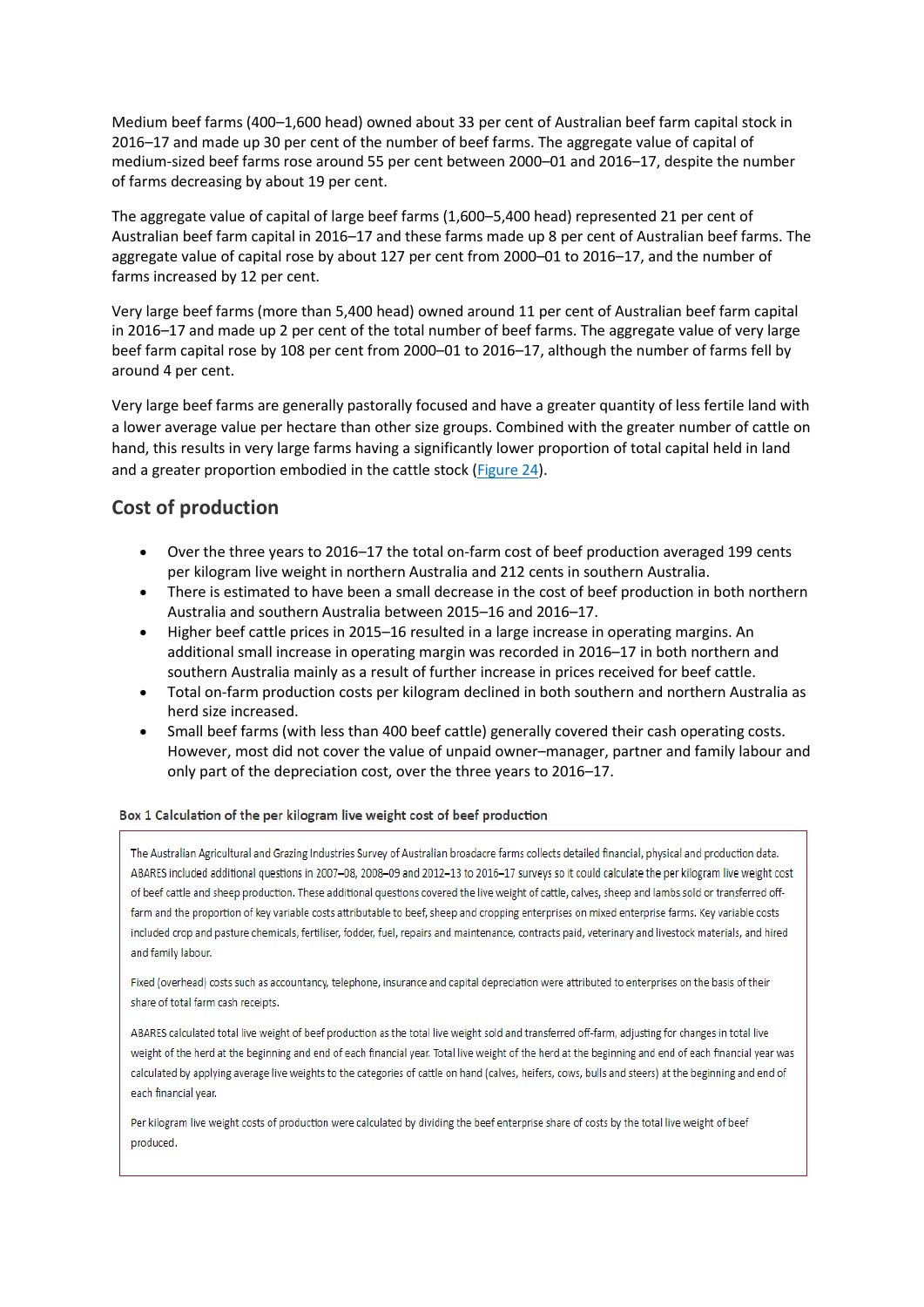The on-farm costs of beef production vary across farm businesses depending on herd size, the farm's location, the quality of farm management and climatic and other production conditions during the year.

In the short term, to continue operating an enterprise, farm businesses need to generate only sufficient receipts to cover cash operating costs. This enables them to avoid drawing on receipts from other enterprises or borrowing or using financial assets to cover cash shortfalls.

Over a longer period, farm businesses need to replace farm capital (such as vehicles, machinery, plant, sheds and fencing) to maintain productivity as capital wears out. This cost is mostly captured in capital depreciation, but repairs and maintenance included in cash costs also include replacement and upgrade of some farm capital. Farms often vary their expenditure on capital items depending on need, available cashflow and access to finance. In some years, farms invest more than the calculated depreciation and in other years much less. A farm business that continually invests less than the calculated depreciation will lose production capacity over the medium to long term.

ABARES includes the value of unpaid labour in its measurement of farm financial performance. In 2016– 17 more than 95 per cent of Australian beef cattle–producing farms were family operated. Familyoperated farms use a large amount of owner–manager, partner and family labour. These farms generally do not pay wages or salaries to family and partners who provide labour for the farm's operation. Valuation of this labour input enables ABARES to compare the performance of all farm businesses equally regardless of the (paid or unpaid) labour arrangements in place. Valuation of unpaid labour also captures the requirement for the farm's operators to receive a fair return for their labour input. ABARES values unpaid labour inputs at standard industry award wage rates.

#### **Operating margins**

Operating margins (receipts per kilogram less costs of production) increased in 2014–15, 2015–16 and again in 2016–17 from the very low margins recorded in 2013–14. Prices for beef cattle declined between 2008–09 and 2013–14. In response, producers tried to maintain operating margins by reducing expenditure on beef inputs to below the longer term cost of production resulted in a run-down in farm productive capital and declines in herd size (Martin 2015).

In 2014–15 and 2015–16 average prices for beef cattle increased significantly, resulting in increased operating margins [\(Figure 34](http://www.agriculture.gov.au/abares/research-topics/surveys/beef#figure-34)). This was despite an increase in farm expenditure. In 2015–16 the operating margin for northern Australia averaged 58 cents per kilogram live weight produced, and in southern Australia 34 cents per kilogram. Further increase in prices received for beef cattle in 2016–17 resulted in these margins increasing to 67 and 64 cents per kilogram live weight for northern and southern Australia respectively.





Note: Operating margins after accounting for cash, finance, depreciation and unpaid labour costs. Source: ABARES Australian Agricultural and Grazing Industries Survey